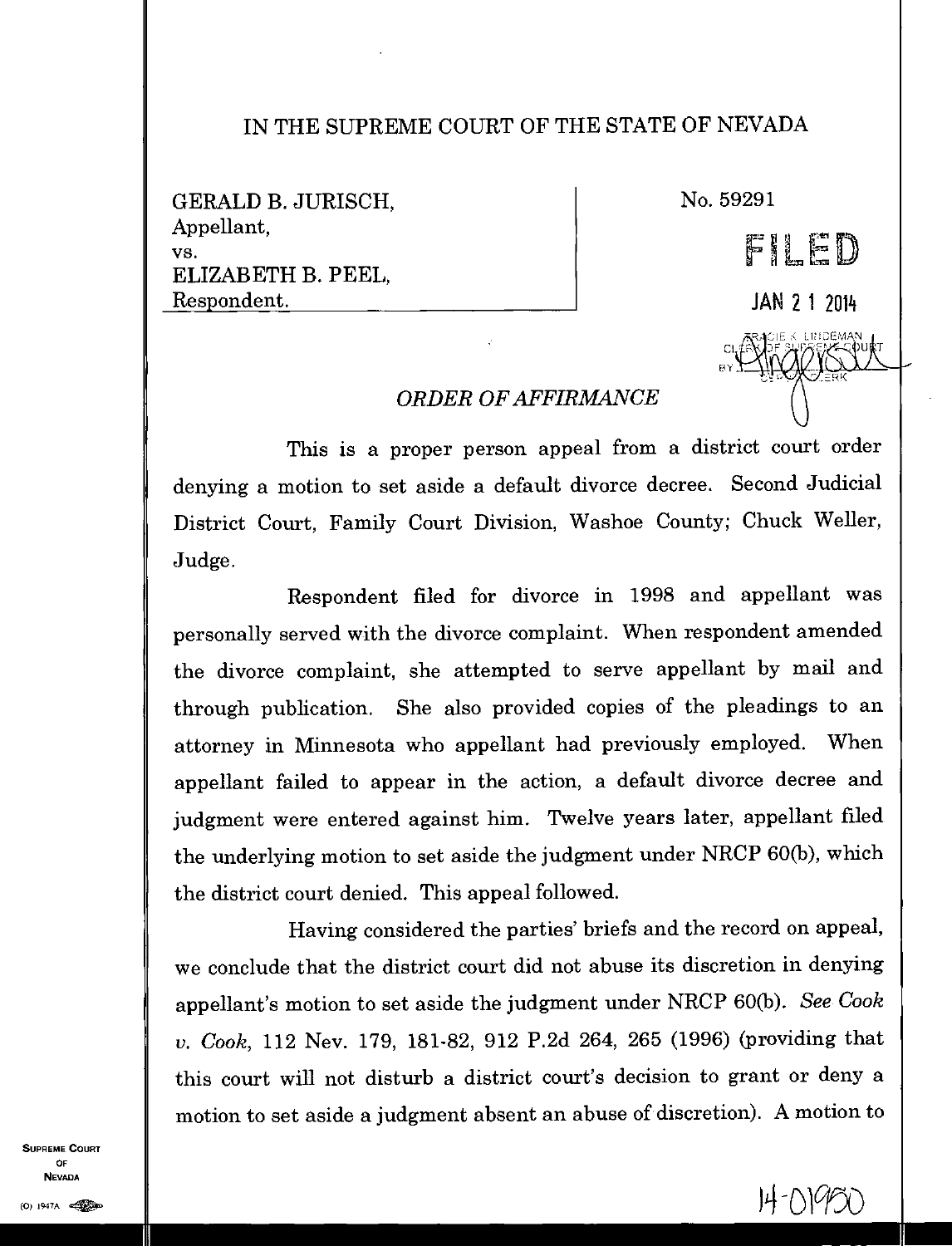set aside a judgment under NRCP 60(b) must be filed within six months if based on fraud, or within a reasonable time if the motion alleges that the judgment is void. Here, the district court did not abuse its discretion in concluding that 12 years was not a reasonable time to wait to file the NRCP 60(b) motion. *See* NRCP 60(b). Additionally, while NRCP 60(b) allows for an independent action to set aside a judgment based on fraud upon the court, there seems to be no grave miscarriage of justice here as appellant was on notice of the action because he was personally served with the divorce complaint. *See Bonnell v. Lawrence*, 128 Nev.  $\frac{1}{1}$ , 282 P.3d 712, 717 (2012) (explaining that under NRCP 60(b), an independent action requesting a judgment be set aside based on a fraud upon the court is only available to prevent a grave miscarriage of justice). Accordingly, we

ORDER the judgment of the district court AFFIRMED. <sup>1</sup>

Sardester

Hardesty

, J. Douglas Cherry J.

'We conclude that appellant's remaining arguments lack merit.

SUPREME COURT OF  $\blacksquare$  $\overline{\text{Nevada}}$ (0) 1947A